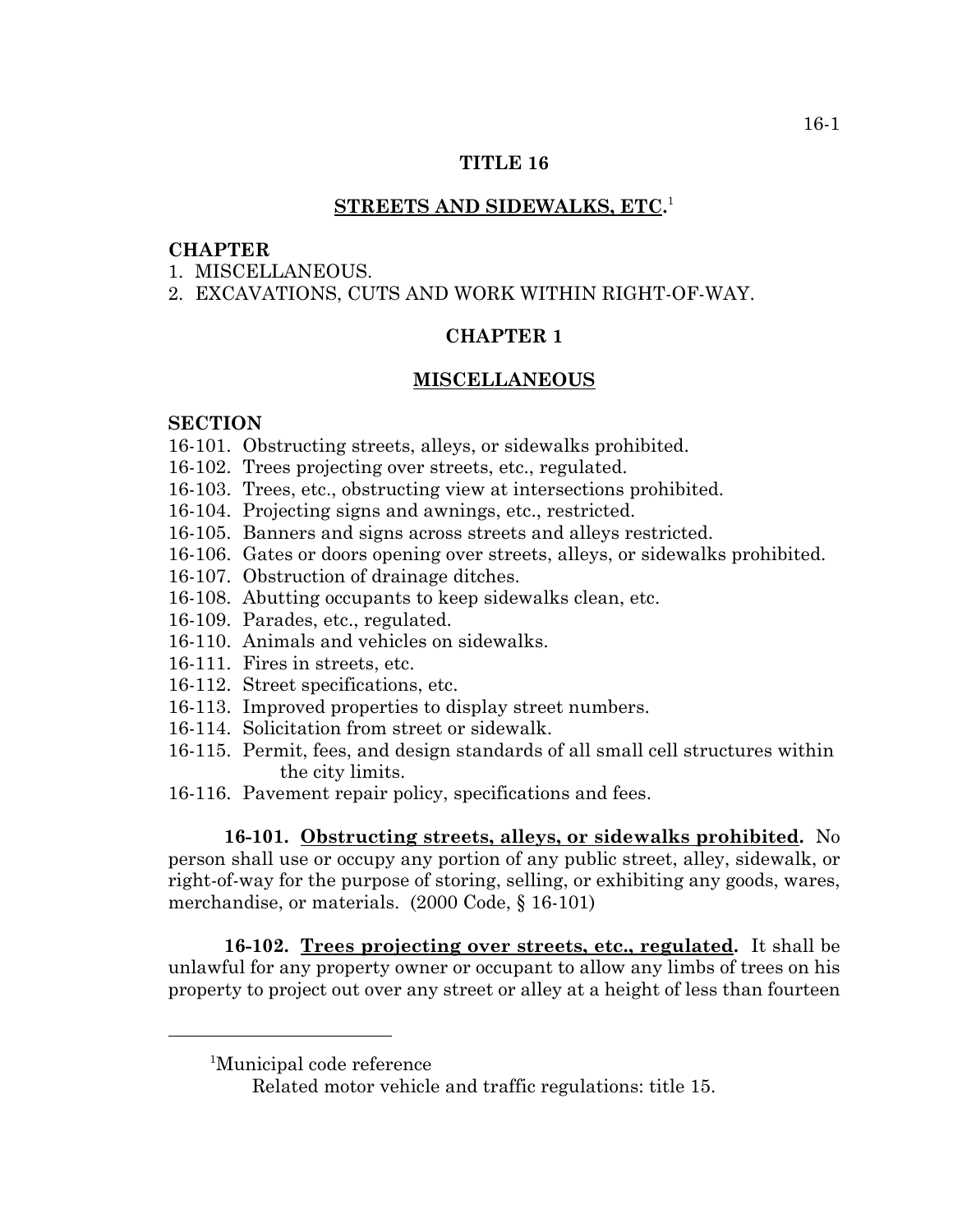feet (14') or over any sidewalk at a height of less than eight feet (8'). (2000 Code, § 16-102)

**16-103. Trees, etc., obstructing view at intersections prohibited.** It shall be unlawful for any property owner or occupant to have or maintain on his property any tree, shrub, sign, or other obstruction which prevents persons driving vehicles on public streets or alleys from obtaining a clear view of traffic when approaching an intersection. (2000 Code, § 16-103)

**16-104. Projecting signs and awnings, etc., restricted**. Signs, awnings, or other structures which project over any street or other public way shall be erected subject to the requirements of the zoning ordinance.<sup>1</sup>  $(2000$ Code, § 16-104)

**16-105. Banners and signs across streets and alleys restricted.** It shall be unlawful for any person to place or have placed any banner or sign across any public street or alley except when expressly authorized by the board of commissioners after a finding that no hazard will be created by such banner or sign. (2000 Code, § 16-105)

**16-106. Gates or doors opening over streets, alleys, or sidewalks prohibited.** It shall be unlawful for any person owning or occupying property to allow any gate or door to swing open upon or over any street, alley, or sidewalk except when required by law. (2000 Code, § 16-106)

**16-107. Obstruction of drainage ditches.** It shall be unlawful for any person to permit or cause the obstruction of any drainage ditch in any public right-of-way. (2000 Code, § 16-107)

**16-108. Abutting occupants to keep sidewalks clean, etc.** The occupants of property abutting on a sidewalk are required to keep the sidewalk clean. Also, immediately after a snow or sleet, such occupants are required to remove all accumulated snow and ice from the abutting sidewalk. (2000 Code, § 16-108)

**16-109. Parades, etc., regulated.** It shall be unlawful for any club, organization, or similar group to hold any meeting, parade, demonstration, or exhibition on the public streets without some responsible representative first securing a permit from the recorder. No permit shall be issued by the recorder unless such activity will not unreasonably interfere with traffic and unless such

<sup>1</sup> Municipal code reference

Zoning ordinance: title 14, chapter 2.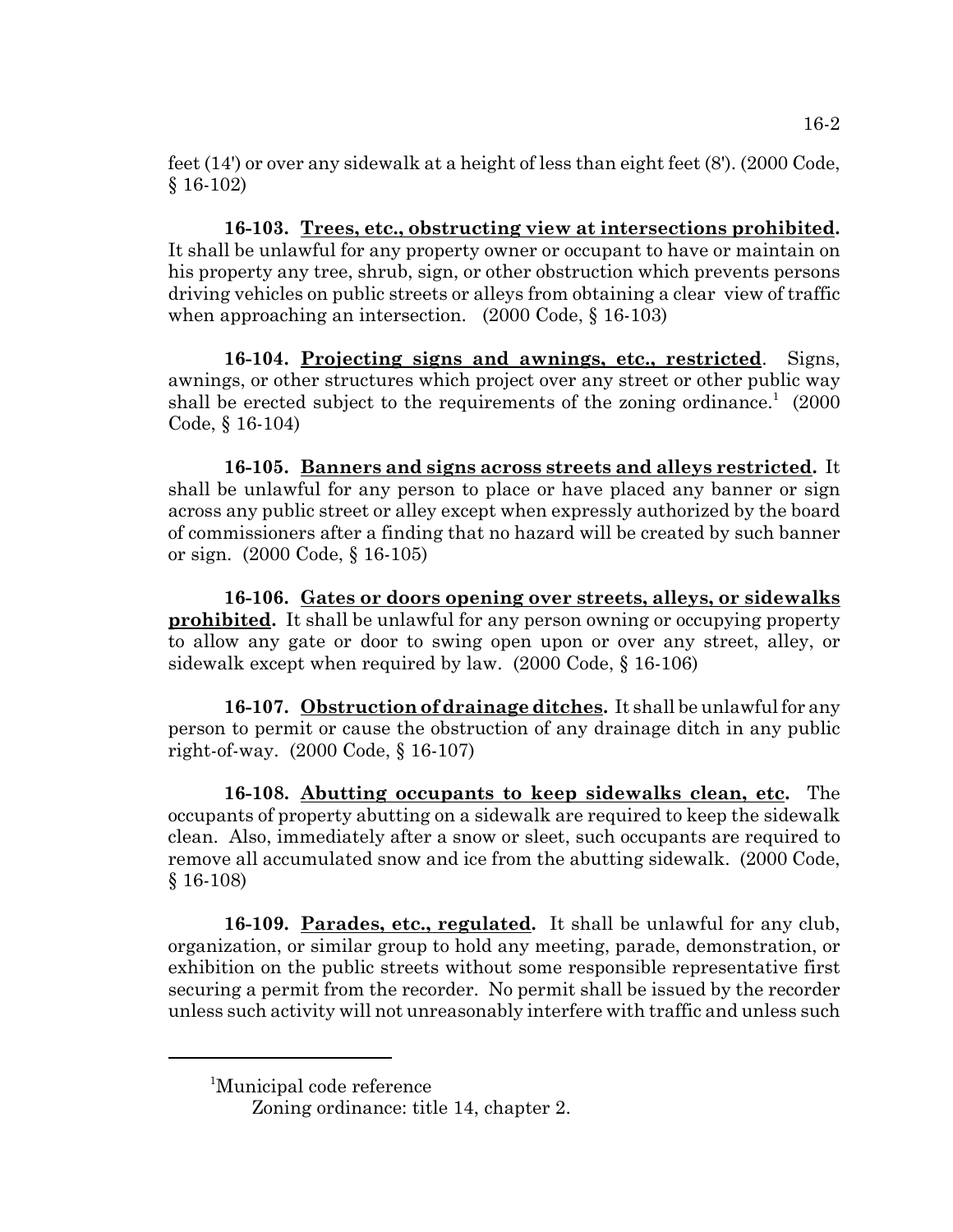representative shall agree to see to the immediate cleaning up of all litter which shall be left on the streets as a result of the activity. Furthermore, it shall be unlawful for any person obtaining such a permit to fail to carry out his agreement to immediately clean up the resulting litter. (2000 Code, § 16-109)

**16-110. Animals and vehicles on sidewalks.** It shall be unlawful for any person to ride, lead, or tie any animal, or ride, push, pull, or place any vehicle across or upon any sidewalk in such manner as to unreasonably interfere with or inconvenience pedestrians using the sidewalk. It shall also be unlawful for any person knowingly to allow any minor under his control to violate this section. (2000 Code, § 16-111)

**16-111. Fires in streets, etc.** It shall be unlawful for any person to set or contribute to any fire in any public street, alley, or sidewalk. (2000 Code, § 16-112)

**16-112. Street specifications, etc.** The requisites, specifications, and requirements for newly built streets and highways in the city shall meet or exceed the adopted City of Goodlettsville Street Standards and Specifications as adopted by resolution of the City of Goodlettsville Board of Commissioners. (2000 Code, § 16-113, as replaced by Ord. #19-929, Jan. 2019 *Ch4\_1-23-20*)

**16-113. Improved properties to display street numbers.** (1) All improved properties or occupancies which utilize a curbside mailbox shall display their street number prominently on said mailbox in such a manner as to:

(a) Be legible from the street on which the property is located;

(b) Be of sufficient size so as to be seen easily from the street the address is on;

(c) Be visible from both directions; and

(d) Be set on a background of a contrasting color.

All one- and two-family dwellings shall display numbers a minimum of two inches (2") in height, while all other properties/occupancies shall be a minimum of four inches (4") in height.

(2) All improved properties or occupancies which do not utilize a curbside mailbox shall display their street number prominently on their building, property, sign, or similar location. All criteria concerning legibility, size and visibility contained in (1) above shall apply.

(3) Improved properties with multiple occupancies such as office buildings, shopping centers, and apartment complexes shall display the development's street number or range of numbers prominently on their building, property, sign or similar location. These street numbers shall comply with the criteria for legibility, size, and visibility as contained in (1) above.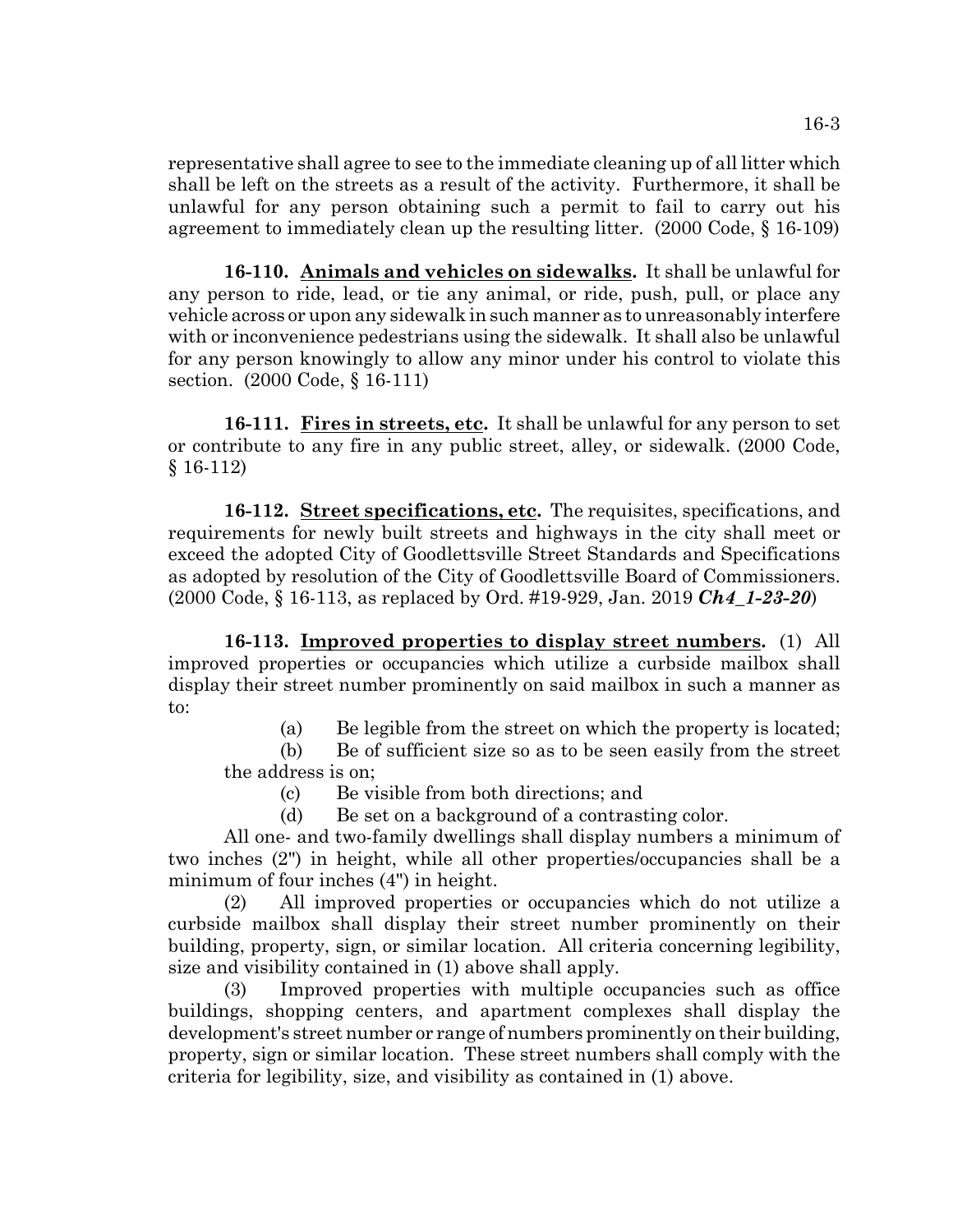(4) Street numbers displayed for purposes of this section shall not be limited by the Goodlettsville Sign Ordinance,<sup>1</sup> provided the non compliance is only that necessary to comply with this section.

(5) Enforcement of the provisions of this section shall be the responsibility of the codes department.

(6) All property owners or occupants notified in writing that they are in violation of this section shall have thirty (30) days to comply. Failure to comply shall result in being cited into city court and subject to a fine not to exceed five hundred dollars (\$500.00).

(7) If any section, clause, provision, or portion of this section is held to be invalid or unconstitutional by any court of competent jurisdiction, such action shall not affect any other section, clause, provision, or portion of this section which is not of itself invalid or unconstitutional. (2000 Code, § 16-114)

**16-114. Solicitation from street or sidewalk.** (1) (a) No person shall be allowed to stand in or on a street, highway, roadway or sidewalk for the purpose of soliciting a ride.

(b) No person shall stand on a highway, roadway, public street, or sidewalk for the purpose of soliciting employment, business or contributions from the occupant of any vehicle.

(c) No person shall stand on or in proximity to a street, roadway, highway or sidewalk for the purpose of soliciting the watching or guarding of any vehicle while parked or about to be parked on a street, roadway or highway.

(2) As used herein, the terms "street," "roadway," "highway," and "sidewalk" shall mean "street," "roadway," "highway," and "sidewalk" as defined in Tennessee Code Annotated, § 55-8-101. (2000 Code, § 16-115)

**16-115. Permit, fees, and design standards for all small cell structures within the city limits.** (1) There is hereby created the permitting requirement of all small wireless facilities constructed and maintained within the City of Goodlettsville.

(2) That a permit fee is hereby established on an annual basis as follows:

(a) An application fee of two hundred dollars (\$200.00), if this is your first application filed with the City of Goodlettsville.

(b) An application fee of one hundred dollars (\$100.00) each for the first five (5) small wireless facilities and fifty dollars (\$50.00) each for additional small wireless facilities in a single application. There can be no more than twenty (20) small wireless facilities per application.

<sup>1</sup> Municipal code reference

Sign regulations: title 14, chapter 2.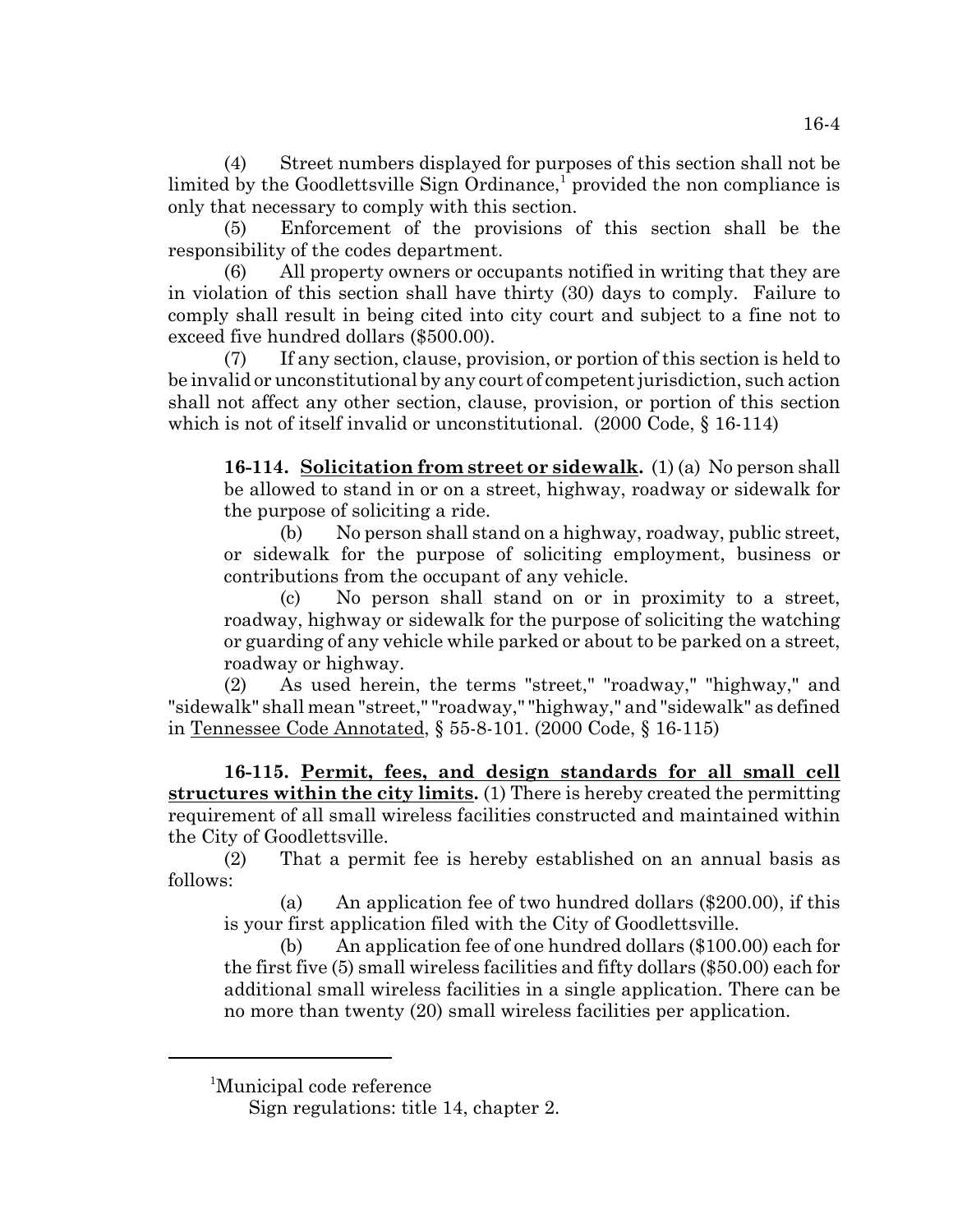(c) The maximum annual rate for colocation of a small wireless facility on a municipal or metropolitan government-owned PSS is one hundred dollars (\$100.00);

(d) The same fees that other entities performing construction in ROW are assessed for generally applicable work and traffic permits.

(3) The construction of all small wireless facilities shall meet the following requirements:

(a) All posts are to be of metal material and coated with black powder coated paint.

(b) All Attachments to said post are to match the basic color of said post.

(c) If it is determined that the concept of certain commercial and/or residential developments would benefit from a different color scheme, then city manager shall require the permit applicant to match such color concepts. (as added by Ord #18-927, Jan 2019 *Ch4\_1-23-20*)

**16-116. Pavement repair policy, specifications and fees.** The pavement repair policy for the City of Goodlettsville is included in its entirety as Appendix C. (as added by Ord. #19-947, Dec. 2019 *Ch4\_1-23-20*)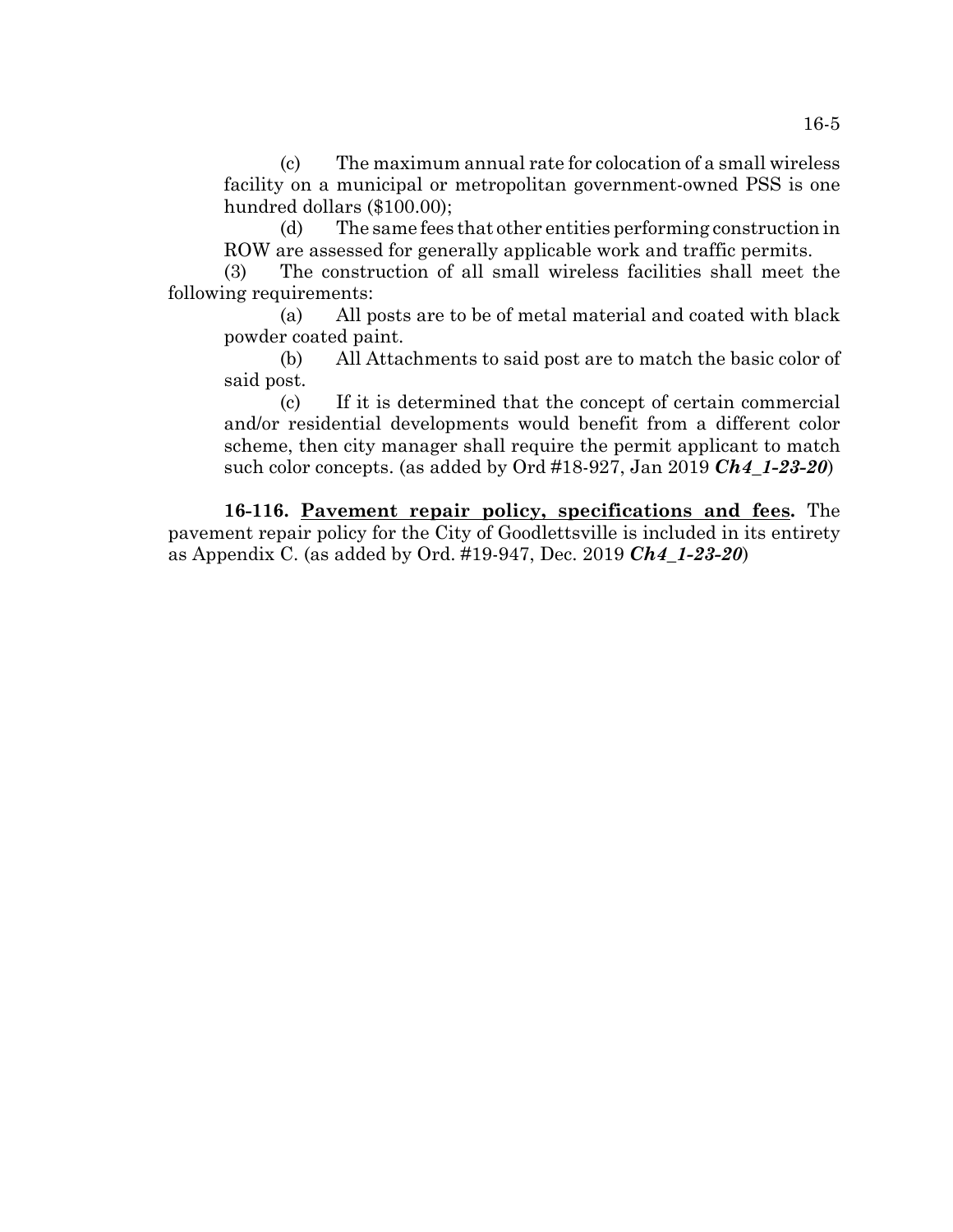### **CHAPTER 2**

# **EXCAVATIONS, CUTS AND WITH WITHIN RIGHT-OF-WAY**

# **SECTION**

- 16-201. Work performed in public ways; permit required before performing work or making excavations; time of performing work.
- 16-202. Applications.
- 16-203. Fees.
- 16-204. Driveway cuts.
- 16-205. Barricades required.
- 16-206. Safety precautions.
- 16-207. Testing for flammable gases and/or liquids in utility manholes.
- 16-208. Safety standards.
- 16-209. Excavation and/or removal of materials.
- 16-210. Unguarded excavations or openings adjacent to sidewalks or rights-of-way.
- 16-211. Refilling excavated areas.
- 16-212. Replacement of curbs, gutters, sidewalks, pavements, etc.
- 16-213. Flow of traffic.
- 16-214. Bond and insurance required.
- 16-215. Penalty for violation.

### **16-201. Work performed in public ways; permit required before performing work or making excavations; time of performing work.**

(1) No person, firm, association, corporation, public or private utility, or others shall perform any work, dig, or cause to be dug any ditch, drain, trench, or other excavation, nor cause any embankment or other obstruction to be constructed in, on, above, or under any street, road, alley, sidewalk, or other public way within the jurisdiction of the City of Goodlettsville without having first applied for and obtained from the public works director or his designee permission so to do.

Any person, firm, corporation, public or private utility, association, or others maintaining pipes, lines, or other underground facilities in or under the surface of any street, road, alley, sidewalk, or other public way may proceed with an opening without a permit when emergency circumstances demand the work to be done immediately and a permit cannot reasonably and practicably be obtained beforehand. The person shall thereafter apply for a permit on the first regular business day on which the office of the department of public works is open for business and such permit shall be retroactive to the date when the work was begun.

(2) Every permittee holding a valid permit to perform excavation or to otherwise cause any obstruction in, on, or under any street, road, alley, sidewalk, or other public way within the jurisdiction of the City of Goodlettsville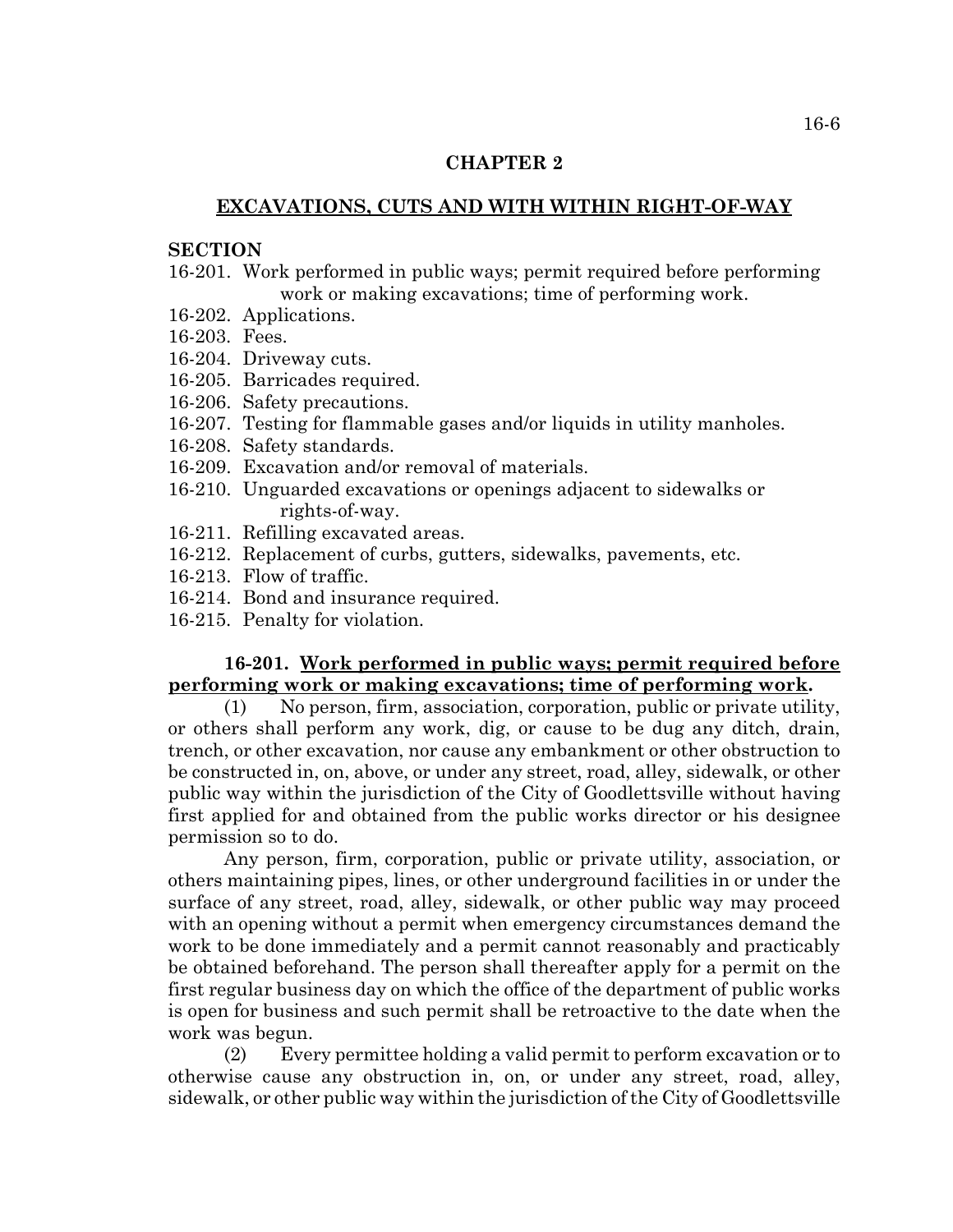shall perform the work permitted only within the hours stipulated on said permit. Work not completed during any stipulated period of hours shall be bridged, backfilled, or otherwise rendered usable for pedestrian and/or vehicular traffic until the next period of hours during which work is permitted. Each violation of the permitted hours of work shall constitute a separate violation.

Except in an emergency affecting the public health and welfare, the director of public works shall not issue a permit for open cut of Conference Drive or other streets as may be designated by resolution of the city commission. Permits for tunneling, boring or other methods that do not involve open excavation of such designated roadways, may be issued by the director of public works. (2000 Code, § 16-201, as amended by Ord. #04-643, April 2004, and replaced by Ord. #17-900, July 2017)

**16-202. Applications.** Application for such permits shall be made to the public works director, or such person designated by him to receive such applications, and shall state thereon the location of the intended work, excavation, or tunnel, the size thereof, the purpose thereof, the person, firm, corporation, public or private utility, association, or others doing the actual excavating with emergency (after hours) contact information, and the name of the person, firm, corporation, public or private utility, association, or others for whom the work is being done, and shall contain an agreement that the applicant will comply with all ordinances and laws relating to the work to be done. Such application shall be rejected or approved by the public works director or his designee in a timely fashion (2000 Code, § 16-202, as replaced by Ord. #17-900, July 2017)

**16-203. Fees.** For the privilege of excavating or doing work within, on, or across streets, roads, alleys, sidewalks, or other public ways within the jurisdiction of the City of Goodlettsville, a fee of one hundred dollars (\$100.00) will be charged for each application or permit requested in this chapter. Permits shall be only for the specified project identified within the permit application. This fee may be modified from time to time by resolution of the city commission. (Ord. #04-643, April 2004, as replaced by Ord. #17-900, July 2017)

**16-204. Driveway cuts.** No one shall cut, build, or maintain a driveway which joins a public right-of-way without first obtaining a permit from the public works director or his designee. Such permit will not be issued when the contemplated driveway is to be so located or constructed as to create a drainage problem or an unreasonable hazard to pedestrian and/or vehicular traffic. Driveway aprons shall not extend out into the street. The director shall be allowed to waive issuance of a permit for driveway cuts if it is determined not to be necessary. (2000 Code, § 16-204, as replaced by Ord. #17-900, July 2017)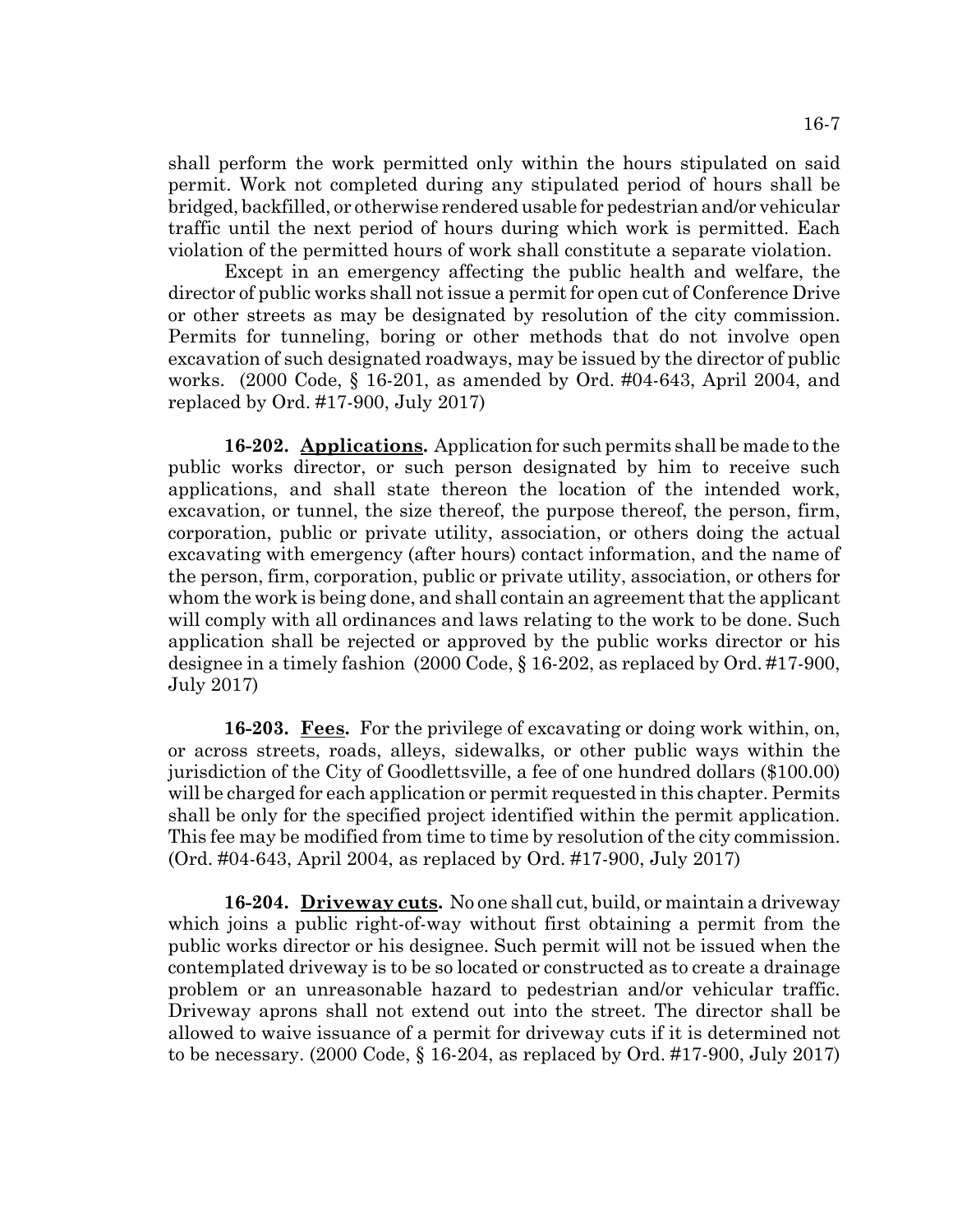**16-205. Barricades required.** Any person, firm, corporation, public or private utility, association, or others doing the excavating, who shall dig or cause to be dug any ditch, drain, or other excavation or cause any embankment or other obstruction to be constructed in, on, under, across, or adjoining any street, alley, road, sidewalk, or other public way or shall perform work in and around any utility manhole in or adjoining any public way within the jurisdiction of the City of Goodlettsville, shall have the same guarded at all times with a substantial barricade, sufficient and suitable to warn persons traveling on or using such street, road, alley, sidewalk, or other public way of the presence of such excavation or utility manhole and against danger therefrom. (2000 Code, § 16-205, as replaced by Ord. #17-900, July 2017)

**16-206. Safety precautions.** (1) Every person, firm, corporation, public or private utility, association, or others, who shall perform work, dig, or cause to be dug any ditch, drain, trench, or other excavation or cause any embankment or other obstruction to be constructed in, on, under, across, or adjoining any street, road, alley, sidewalk, or other public way or shall perform work in and around any utility manhole in or adjoining any public way, within the jurisdiction of the City of Goodlettsville, shall, in addition to barricades heretofore specified, post or otherwise place warning lights at the ends and sides of each excavation, utility manhole, or other obstruction during the entire night, and if such excavation or other obstruction shall extend more than fifty feet (50') along such street, road, alley, sidewalk, or other public way, then additional warning lights shall be placed each twenty-five feet (25') or fraction thereof. Where excavations or other obstructions shall extend across any street, road, alley, sidewalk, or other public way, warning lights shall be placed at six foot (6') intervals along such excavation or other obstruction. All lights shall be secured in such manner as not to be displaced by winds or storms.

(2) If any sidewalk is blocked by any such work, a temporary sidewalk shall be constructed and provided which shall be safe for travel and convenient for users. It shall be the responsibility of the permittee to adhere to the most recent adopted edition of the Manual of Uniform Traffic-Control Devices.

(3) The permittee shall carry on the work authorized by the permit in such manner as to cause minimum of interference with traffic. He shall provide adequate warning signs and devices to warn and guide traffic, and shall place the signs and warning devices in a position of maximum effectiveness. Where the public works director or his designee determines that difficult or potentially hazardous conditions exist, competent flagmen shall be provided by the permittee to effect a safe and orderly movement of traffic. Where insufficient traffic lanes exist because of street openings, adequate bridging shall be supplied by the permittee. When traffic congestion occurs in spite of all precautions, the permittee shall be responsible for providing police assistance. On main thoroughfares and in congested districts, sufficient traffic lanes shall be kept open at all times to permit substantial normal traffic flow, except when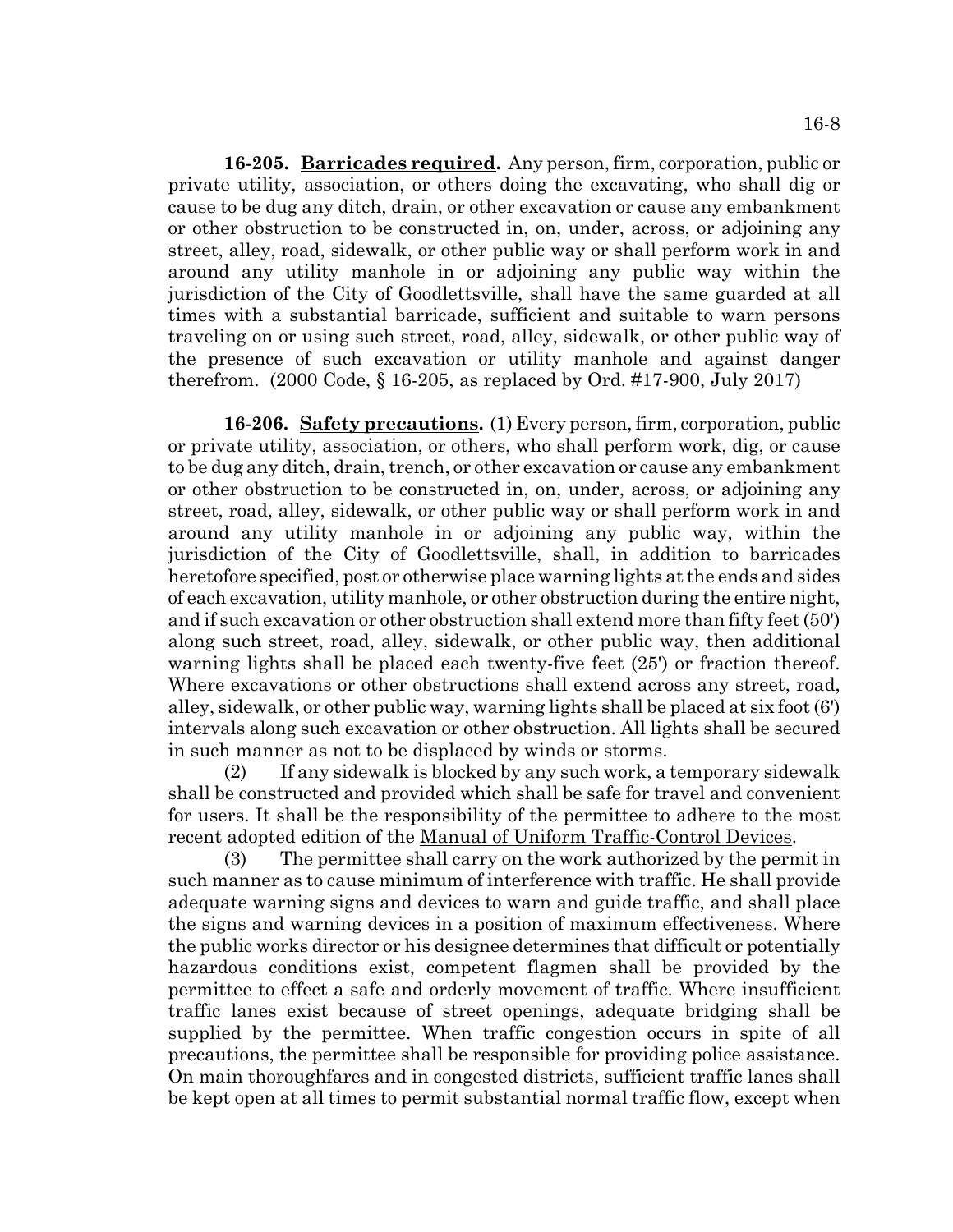emergency conditions require otherwise. Unless this can be accomplished, work shall be done only during the periods as the public works director may designate. In the case of emergency occurring in any important thoroughfares, the permittee shall notify the police and fire department immediately. (2000 Code, § 16-206, as replaced by Ord. #17-900, July 2017)

**16-207. Testing for flammable gases and/or liquids in utility manholes.** No person engaged in working in and around any utility manhole shall enter said utility manhole until testing by instrument or other acceptable method has been performed to determine whether or not said manhole is free from toxic or flammable gases and/or liquids. When tests indicate the presence of toxic and/or flammable gases and/or liquids, the manhole shall be properly ventilated prior to entering of manhole by any person. Tests are to be repeated at such intervals as are necessary to make certain that toxic or flammable gases and/or liquids do not recur in hazardous quantities. (2000 Code, § 16-207, as replaced by Ord. #17-900, July 2017)

**16-208. Safety standards.** All work shall be performed in and about any utility manhole in or adjoining any highway, street, alley, sidewalk, or any public way in accordance with OSHA standards and the most recent approved edition of MUTCD - Manual on Uniform Traffic Control Devices. The city manager, chief of police or director of public works or their designees shall have the authority to require work to cease if in their judgment adequate flaggers, signage and other safety measures are not being utilized. (2000 Code, § 16-208, as replaced by Ord. #17-900, July 2017)

**16-209. Excavation and/or removal of materials.** Any person who shall perform work, dig, quarry, or cause to be dug or quarried any dirt, earth, sand, stone, or paving and/or shall remove said materials from, in, on, or under any street, road, alley, sidewalk, or other public way within the jurisdiction of the City of Goodlettsville, without the specific direction and/or permission of the public works director or his designee, shall be subject to such a violation, with each location of such diggings, quarrying, and/or removal to constitute a separate offense. (2000 Code, § 16-209, as replaced by Ord. #17-900, July 2017)

**16-210. Unguarded excavations or openings adjacent to sidewalks or rights-of-way.** It is hereby declared to be a nuisance for any person, firm, corporation, public or private utility, association, or others, to perform any work, make any excavation, or to establish any opening adjacent to any sidewalk or public right-of-way within the jurisdiction of the City of Goodlettsville without the erection of barricades or other proper precautions to prevent danger to persons or vehicles passing along said sidewalk or public right-of-way. (2000 Code, § 16-210, as replaced by Ord. #17-900, July 2017)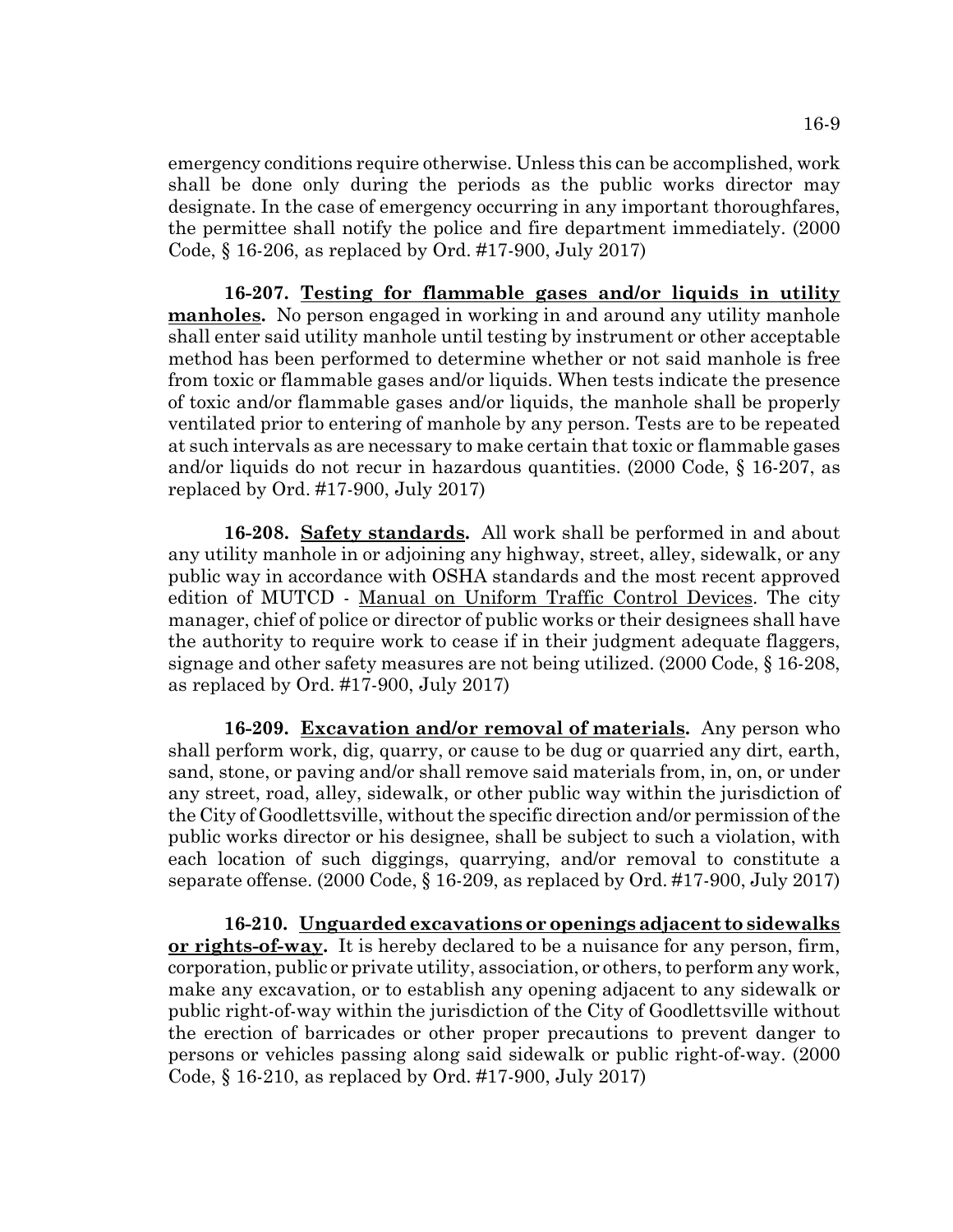**16-211. Refilling excavated areas.** Every person, firm, corporation, public or private utility, association or others, who shall dig or cause to be dug any ditch, drain, trench, or other excavation in, on, under, or across any street, road, alley, sidewalk, or other public way within the jurisdiction of the City of Goodlettsville, shall refill carefully all such ditches, drains, trenches, or other excavations by replacing with compacted crushed stone in paved areas, under sidewalks and roadway shoulders pending replacement of pavements and/or other improvements, and shall fill said ditch, drain, trench, or other excavation with selected earth materials in unpaved or otherwise unimproved areas. (2000 Code, § 16-211, as replaced by Ord. #17-900, July 2017)

**16-212. Replacement of curbs, gutters, sidewalks, pavements, etc.** Every person, firm, corporation, public or private utility, association or others, excavating in, on, under, or across any street, road, alley, sidewalk, or other public way within the jurisdiction of the City of Goodlettsville shall replace all curbs, gutters, sidewalks, pavements, or other special structures disturbed, displaced, or removed, at the expense of said persons making the excavations and in accordance with the standard requirements and specifications of the public works director. (2000 Code, § 16-212, as replaced by Ord. #17-900, July 2017

**16-213. Flow of traffic.** At no time shall any permitted work under this chapter create a negative impact on traffic flow on streets and highways within the city. The city manager, chief of police or director of public works or their designees shall have the authority to require work to cease if in their judgment work being performed is negatively effecting traffic flow on streets and highways within the city. (2000 Code, § 16-213, as replaced by Ord. #17-900, July 2017)

**16-214. Bond and insurance required.** No permit shall be issued by the public works director or his designee to any person, firm, corporation, public or private utility, association, or others, for the privilege of excavating in, on, or across any street, road, alley, sidewalk, or other public way within the jurisdiction of the City of Goodlettsville, until a bond is posted in the amount of ten thousand dollars (\$10,000.00) to insure faithful performance of all work and payment of fees and shall have further furnished certificates of liability insurance in total amount of one million dollars (\$1,000,000.00) per occurrence. Such liability insurance policies shall contain a rider annexed to such policies containing the following provision:

"This policy shall not be cancelled, terminated, nullified, or changed by the company unless thirty (30) days prior written notice is sent to the insured by registered mail addressed to the public works director of the City of Goodlettsville, Tennessee."